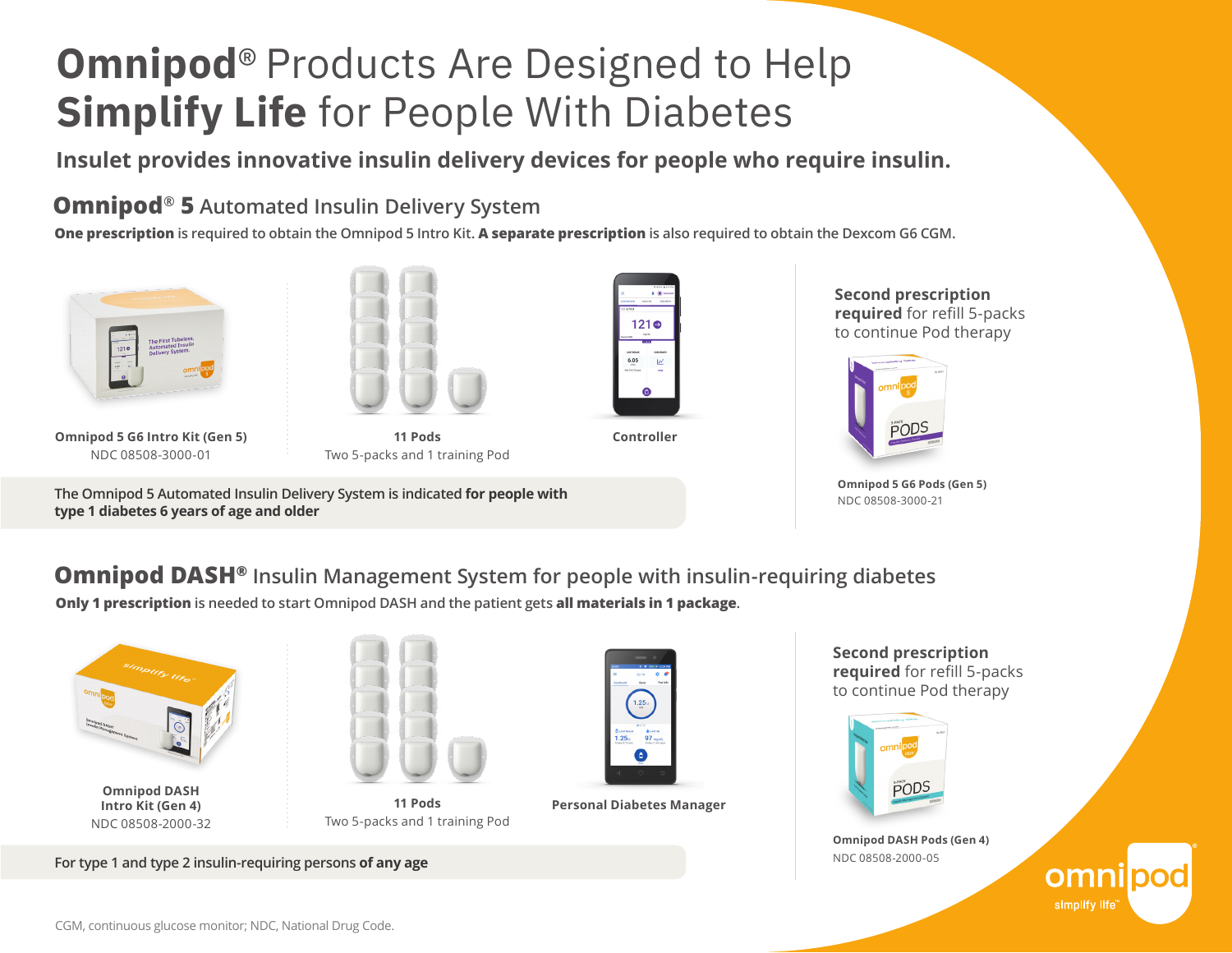## **Omnipod** Product Ordering Information

| <b>Transaction Name</b> | <b>Manufacturing</b> | <b>Package</b>  | <b>Package</b>     |
|-------------------------|----------------------|-----------------|--------------------|
| <b>NDC</b>              | <b>Model Number</b>  | <b>Contents</b> | <b>Description</b> |

#### **Omnipod 5 Automated Insulin Delivery System**\*

\*Omnipod 5 Automated Insulin Delivery System requires a secondary prescription for the Dexcom G6 to be integrated with the system.

| <b>Omnipod 5 G6 Intro Kit</b><br>(Gen 5) | 08508-3000-01 | SKT-H001-G-X9 | 1 Controller<br>and 11 Pods | <b>Box</b> |
|------------------------------------------|---------------|---------------|-----------------------------|------------|
|                                          |               |               |                             |            |
| <b>Omnipod 5 G6 Pods</b><br>(Gen 5)      | 08508-3000-21 | POD-BLE-525   | 5 Pods                      | Box        |

#### **Omnipod DASH Insulin Management System**

| <b>Omnipod DASH Intro Kit</b><br>(Gen 4) | 08508-2000-32 | PIK-USA-D001-MG | 1 Personal<br>Diabetes Manager<br>and 11 Pods | Box |
|------------------------------------------|---------------|-----------------|-----------------------------------------------|-----|
| <b>Omnipod DASH Pods</b><br>(Gen 4)      | 08508-2000-05 | BLE-P1-525      | 5 Pods                                        | Box |